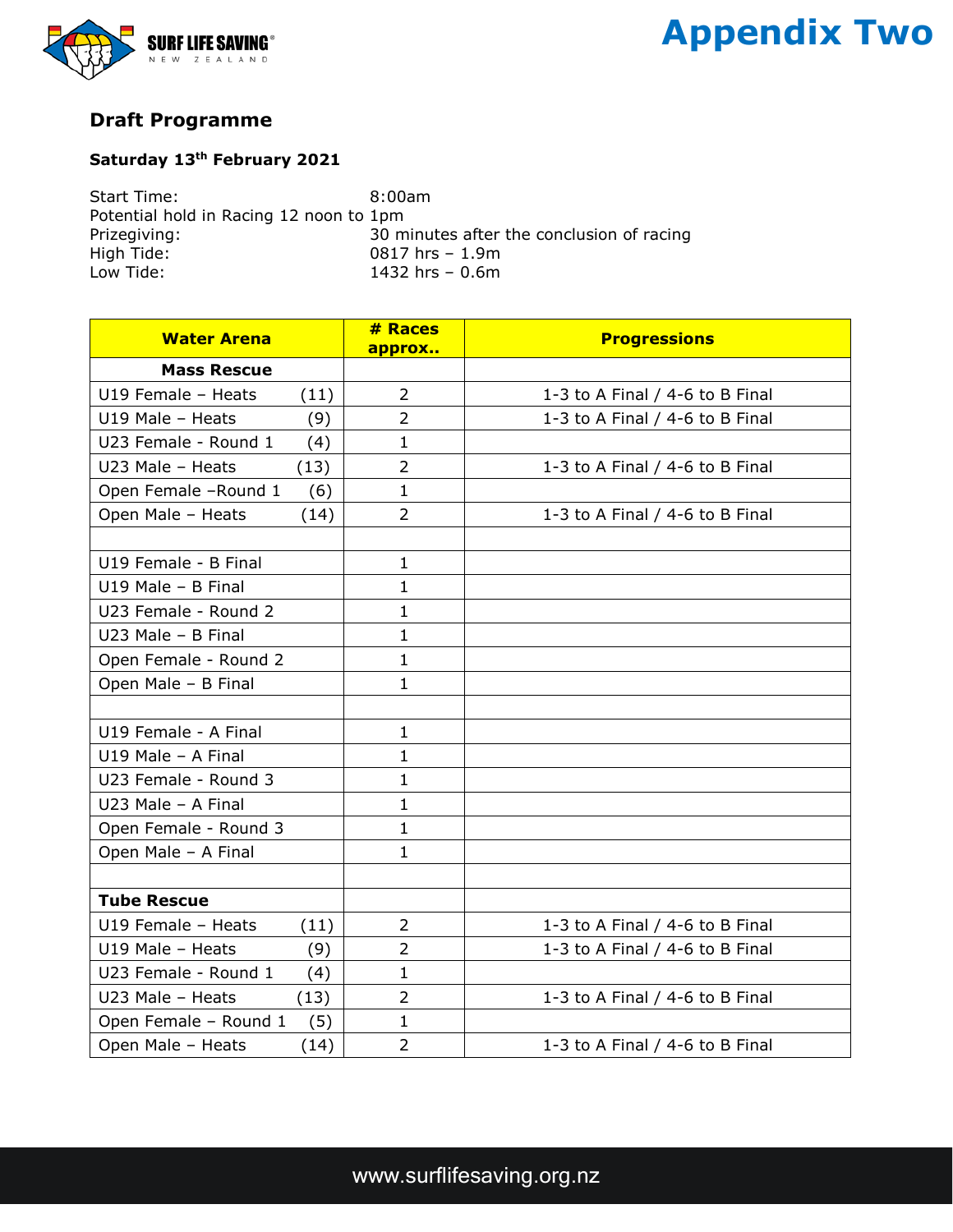

| <b>Water Arena</b>            | # Races<br><b>Approx.</b> | <b>Progressions</b>   |
|-------------------------------|---------------------------|-----------------------|
| <b>Tube Rescue- continued</b> |                           |                       |
| U19 Female - B Final          | $\mathbf{1}$              |                       |
| $U19$ Male - B Final          | 1                         |                       |
| U23 Female - Round 2          | 1                         |                       |
| $U23$ Male - B Final          | $\mathbf{1}$              |                       |
| Open Female - Round 2         | $\mathbf{1}$              |                       |
| Open Male - B Final           | 1                         |                       |
|                               |                           |                       |
| U19 Female - A Final          | 1                         |                       |
| $U19$ Male - A Final          | 1                         |                       |
| U23 Female - Round 3          | 1                         |                       |
| $U23$ Male - A Final          | 1                         |                       |
| Open Female - Round 3         | $\mathbf{1}$              |                       |
| Open Male - A Final           | $\mathbf{1}$              |                       |
|                               |                           |                       |
| <b>Teams Race</b>             |                           |                       |
| Open Male - Heats<br>(12)     | $\overline{2}$            | 1-3 to Final (Sunday) |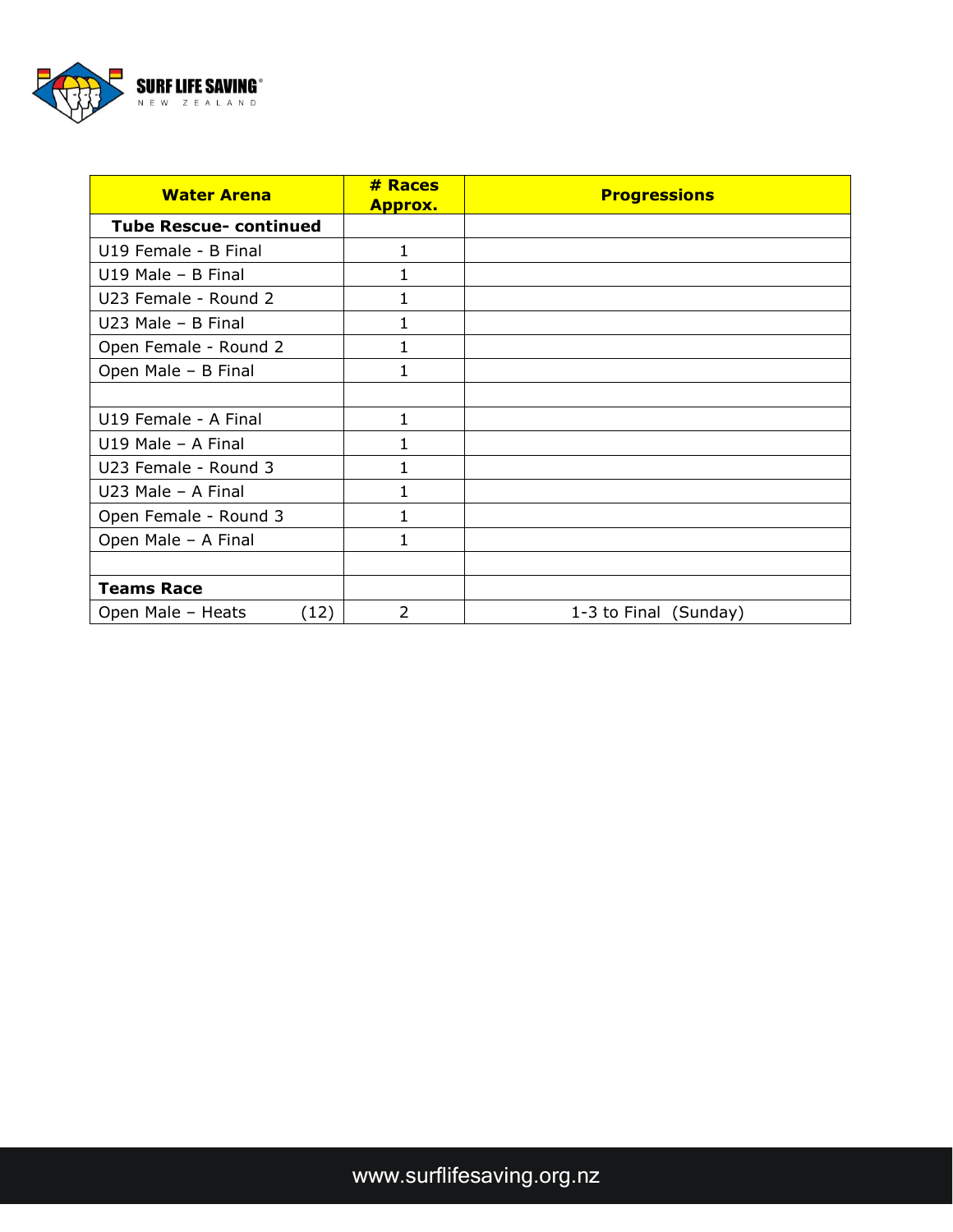

## **Sunday 14 February 2021**

| Start Time:  | $8:00$ am                                 |
|--------------|-------------------------------------------|
| Prizegiving: | 30 minutes after the conclusion of racing |
| High Tide:   | 0901 hrs $-1.95m$                         |
| Low Tide:    | 1518 hrs $-0.6m$                          |
|              |                                           |

| <b>Water Arena</b>     |      | # Races<br><b>Approx.</b> | <b>Progression</b>              |
|------------------------|------|---------------------------|---------------------------------|
| <b>Assembly Rescue</b> |      |                           |                                 |
| U19 Female - Heats     | (11) | $\overline{2}$            | 1-3 to A Final / 4-6 to B Final |
| U19 Male - Heats       | (9)  | $\overline{2}$            | 1-3 to A Final / 4-6 to B Final |
| U23 Female - Round 1   | (4)  | $\mathbf{1}$              |                                 |
| U23 Male - Heats       | (13) | $\overline{2}$            | 1-3 to A Final / 4-6 to B Final |
| Open Female - Heats    | (6)  | $\mathbf{1}$              |                                 |
| Open Male - Heats      | (14) | $\overline{2}$            | 1-3 to A Final / 4-6 to B Final |
|                        |      |                           |                                 |
| U19 Female - B Final   |      | $\mathbf{1}$              |                                 |
| U19 Male - B Final     |      | $\mathbf{1}$              |                                 |
| U23 Female - Round 2   |      | $\mathbf{1}$              |                                 |
| U23 Male - B Final     |      | $\mathbf{1}$              |                                 |
| Open Female - Round 2  |      | $\mathbf{1}$              |                                 |
| Open Male - B Final    |      | $\mathbf{1}$              |                                 |
|                        |      |                           |                                 |
| U19 Female - A Final   |      | $\mathbf{1}$              |                                 |
| U19 Male - A Final     |      | $\mathbf{1}$              |                                 |
| U23 Female - Round 3   |      | $\mathbf{1}$              |                                 |
| U23 Male - A Final     |      | $\mathbf{1}$              |                                 |
| Open Female - Round 3  |      | $\mathbf{1}$              |                                 |
| Open Male - A Final    |      | $\mathbf{1}$              |                                 |
|                        |      |                           |                                 |
| <b>Single Rescue</b>   |      |                           |                                 |
| U19 Female - Heats     | (11) | $\overline{2}$            | 1-3 to A Final / 4-6 to B Final |
| U19 Male - Heats       | (9)  | $\overline{2}$            | 1-3 to A Final / 4-6 to B Final |
| U23 Female - Round 1   | (4)  | $\mathbf{1}$              |                                 |
| U23 Male - Heats       | (13) | $\overline{2}$            | 1-3 to A Final / 4-6 to B Final |
| Open Female - Heats    | (6)  | $\mathbf{1}$              |                                 |
| Open Male - Heats      | (14) | $\overline{2}$            | 1-3 to A Final / 4-6 to B Final |
|                        |      |                           |                                 |